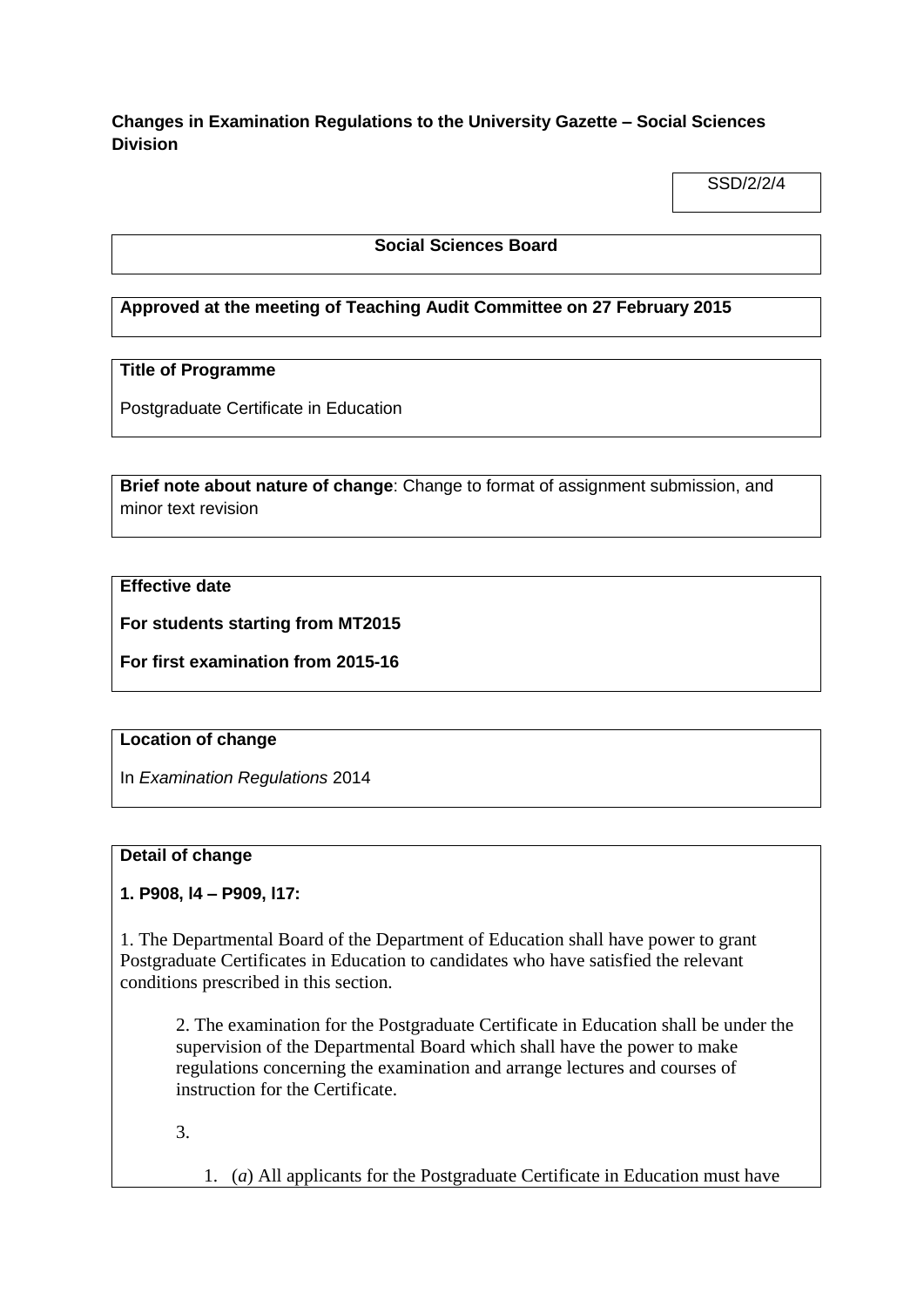obtained on entry to the course a grade C or above in GCSE English Language and in GCSE Mathematics, or their equivalent.

2. (*b*) Applicants must be graduates. Candidates for admission should normally have at least a good upper second class degree in a subject appropriate for the curriculum area to which they are applying.

4. After admission as a certificate student, a candidate must have kept statutory residence and pursued a course of study in Oxford for at least three terms before taking the examination.

5. A student reading for the Postgraduate Certificate in Education, who is not a graduate of the University, may wear the same gown as that worn by Students reading for the degree of Doctor of Philosophy.

# **Special Regulations**

# 1. *Course*

(*a*) The course will consist of lectures, tutorials, seminars and classes in the theory and practice of education, together with a serial placement and two extended periods of practical experience in schools or other educational settings.

(*b*) The subjects of the course of study are as follows: *Curriculum studies* related to the professional knowledge, understanding and skills required for teaching a specific subject across the 11-18 age range: the place of the subject in the school curriculum; the establishment and maintenance of a purposeful learning environment; lesson planning, teaching, and evaluation; formative and summative assessment; the promotion of young people's health and well-being; professional team work and collaboration. In each of the seven subjects offered (English, Geography, History, Mathematics, Modern Foreign Languages, Religious Education and Science) an integrated programme requires students to set theoretical and research-based understandings alongside classroom observation and teaching experience, subjecting both the educational theory and the practice to rigorous critical evaluation. *A Professional Development Programme* presented through an integrated programme taught within the University and across the partnership schools, concerned with issues of policy and professional practice which transcend individual subjects. This programme is structured around a number of core themes which include: the changing nature of education and the role of schools; the developing school curriculum (secondary phase) and assessment; adolescence; learners and learning; inclusion and issues of social justice; teacher professionalism and collaborative working. It also includes training in research methods appropriate to the conduct of small scale practitioner research studies.*School Experience*. The course includes 120 days' experience in a school or other educational setting nominated for this purpose by the Department of Education.